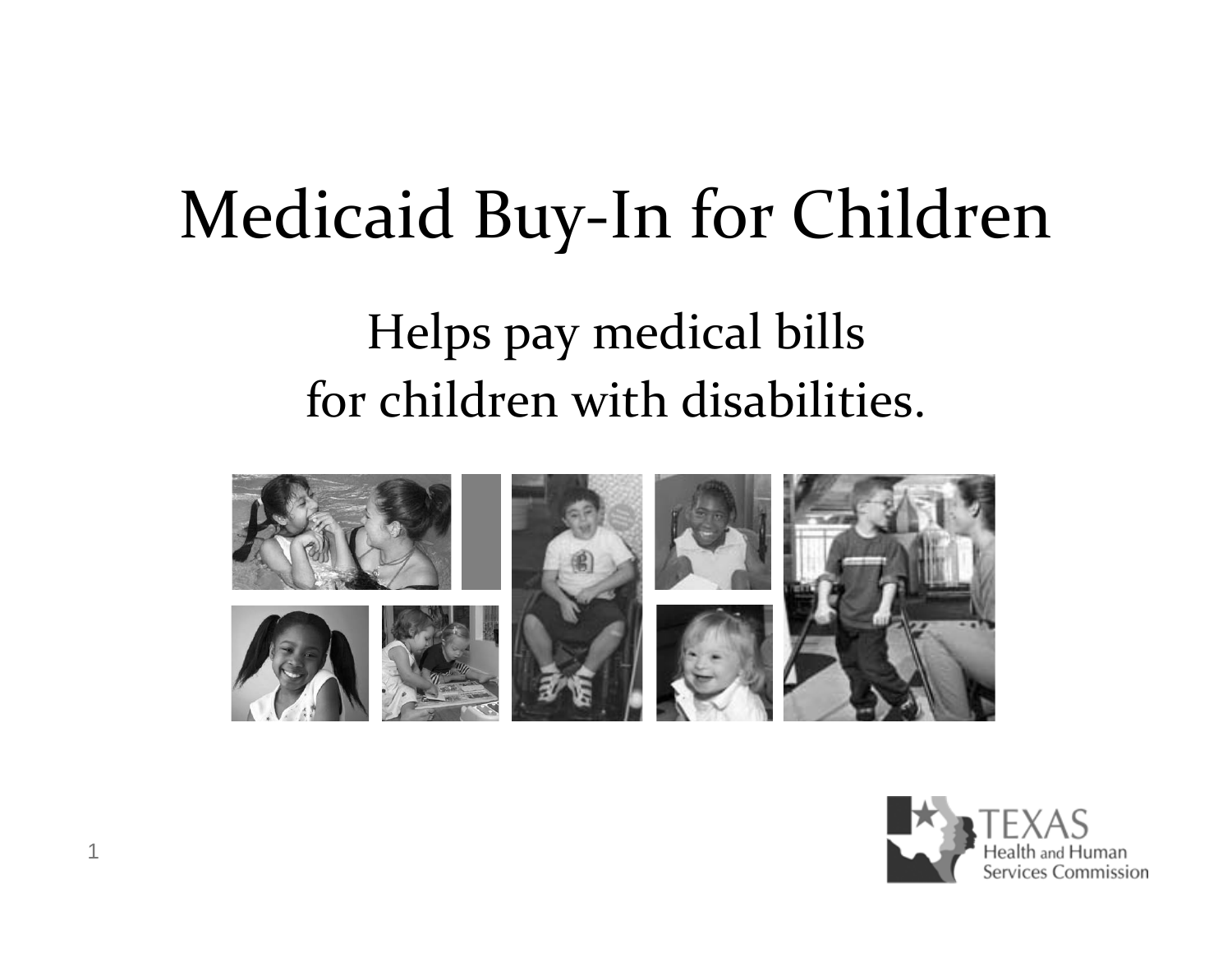## Medicaid Buy‐In for Children

- For families who need health insurance, but make too much money to get traditional Medicaid.
- Families "buy in" to Medicaid by making <sup>a</sup> monthly paymen<sup>t</sup> (premium).

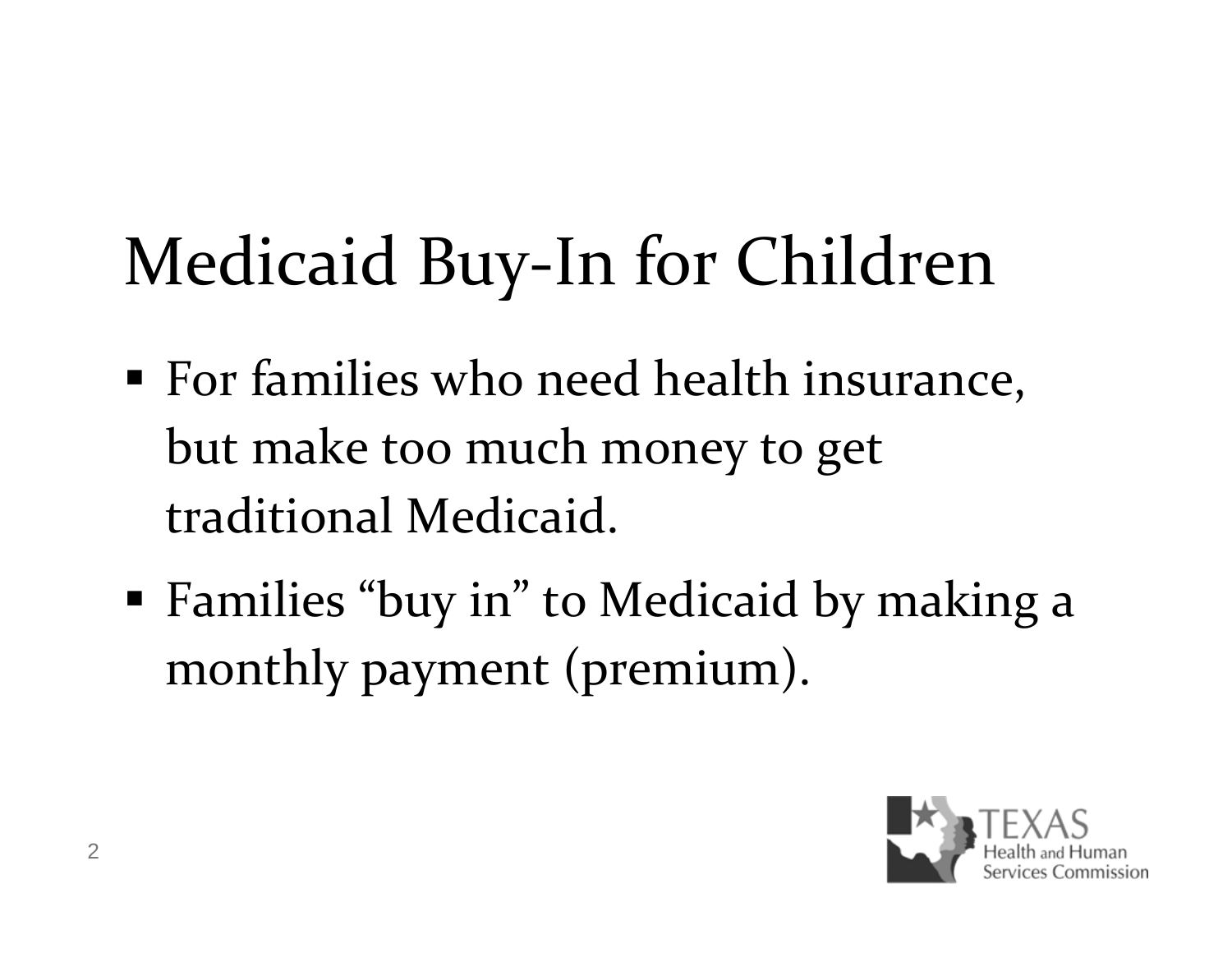

- Be age <sup>18</sup> or younger and not married.
- Live in Texas and be <sup>a</sup> U.S. citizen or legal resident.
- Meet the same rules for <sup>a</sup> disability that are used to ge<sup>t</sup> SSI. (Note: <sup>A</sup> child does not have to apply for SSI.)

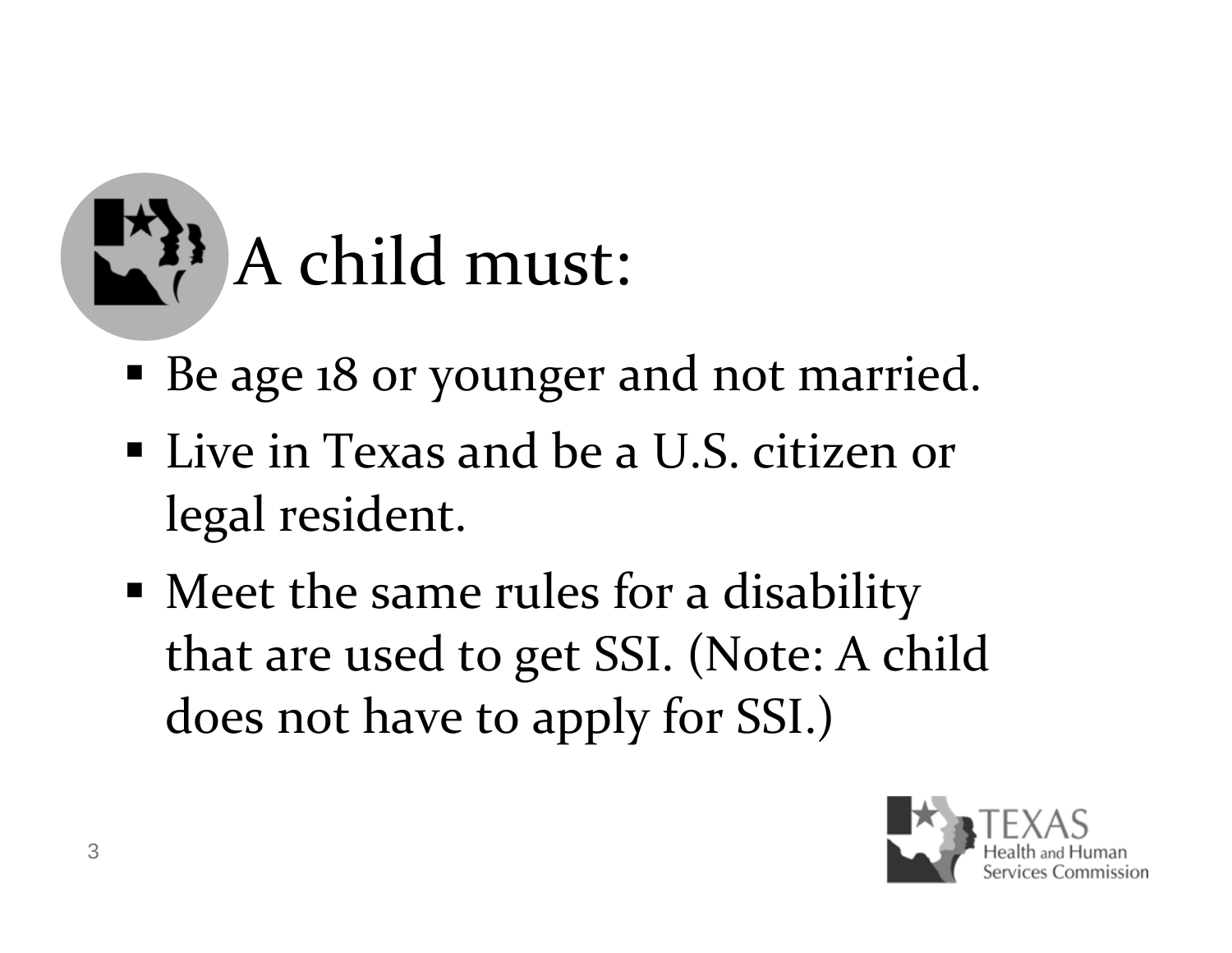# Medicaid health care services

- **Doctor and clinic visits**
- **Hospital visits**
- **Emergency care**
- **Medicine**
- Glasses

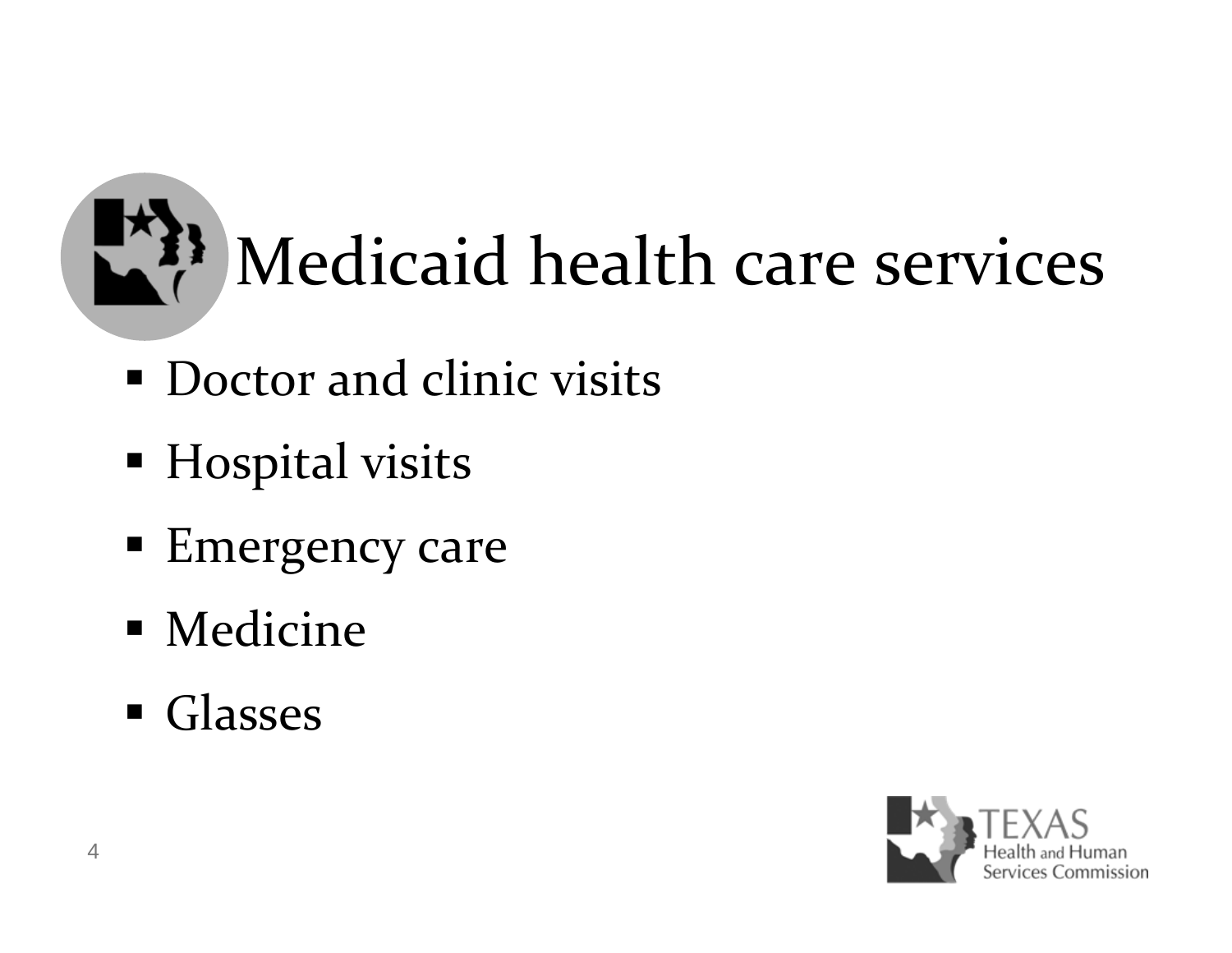

- **Dentist visits**
- Mental health care
- Care in the home

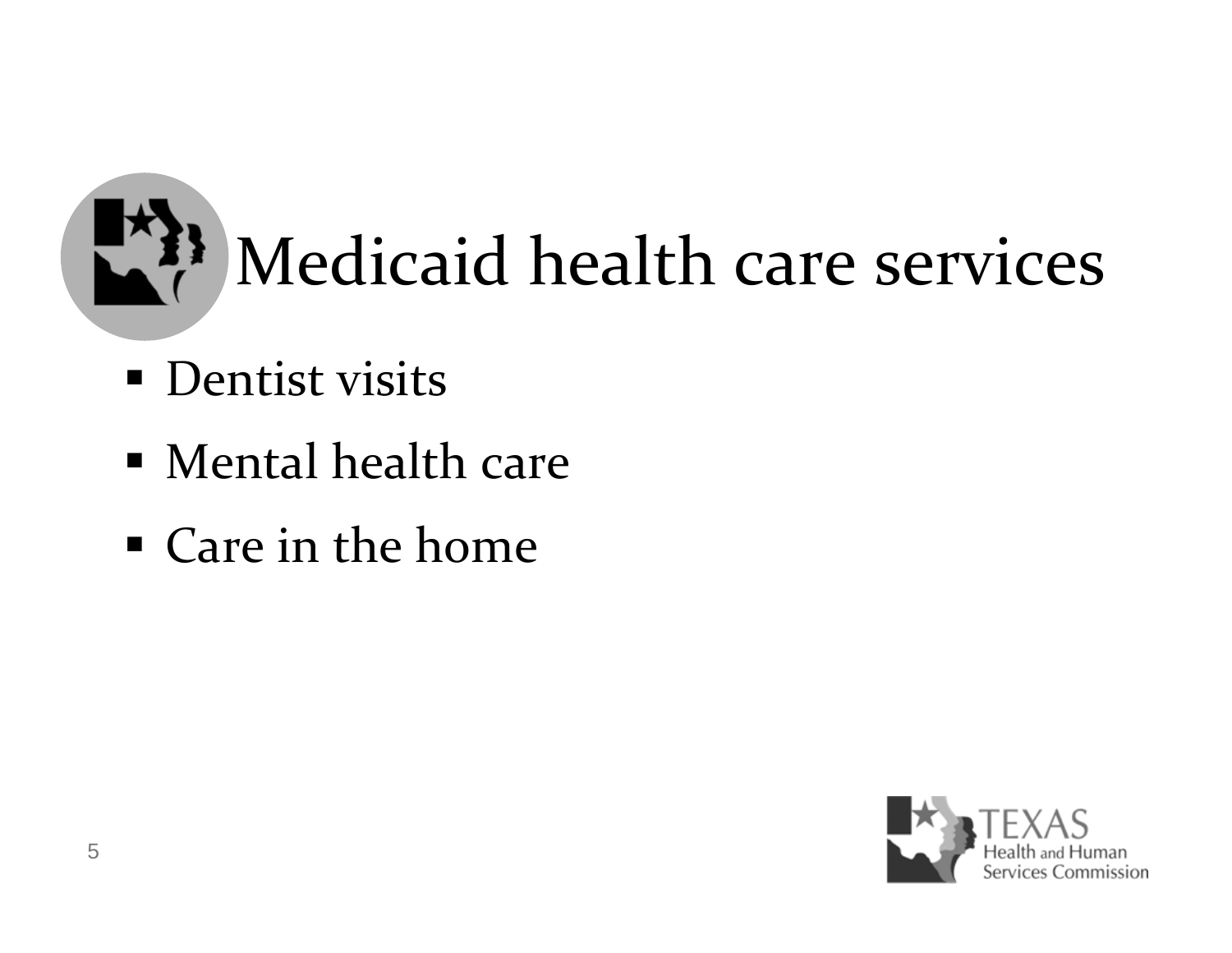# Medicaid health care services

- Nursing home or other place of care.
- **• Therapy (speech / occupational / physical).**
- Regular checkups and help with Medicaid services (case management).

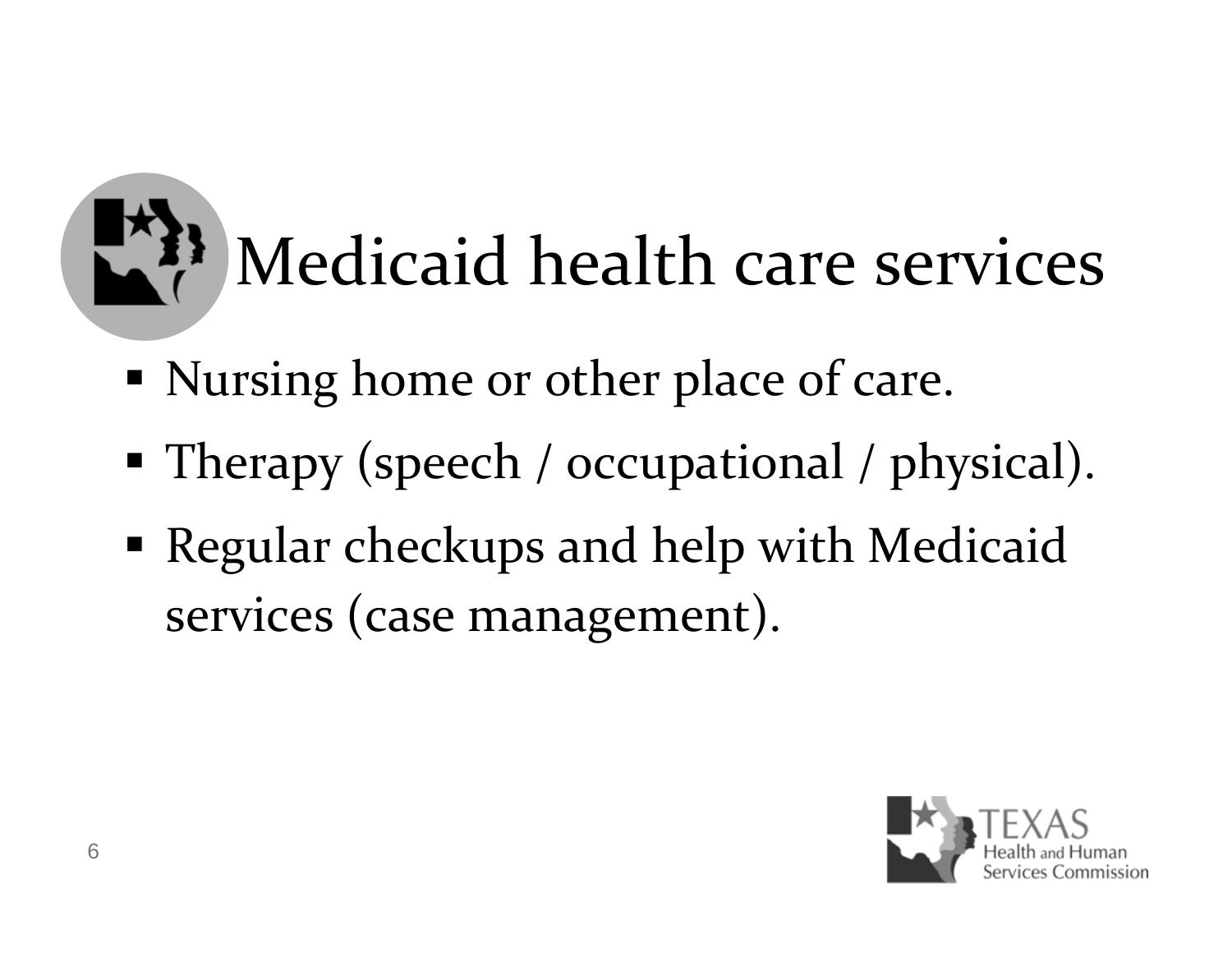### S. Income limits

- A child can be in the program if the amount of money (income) the family gets or has is below program limits.\*
- Monthly income examples:
	- –Up to \$4,633 for <sup>a</sup> family of 3.
	- –Up to \$7,498 for <sup>a</sup> family of 6.

\* Program income limits <sup>=</sup> 300% of the federal poverty level.

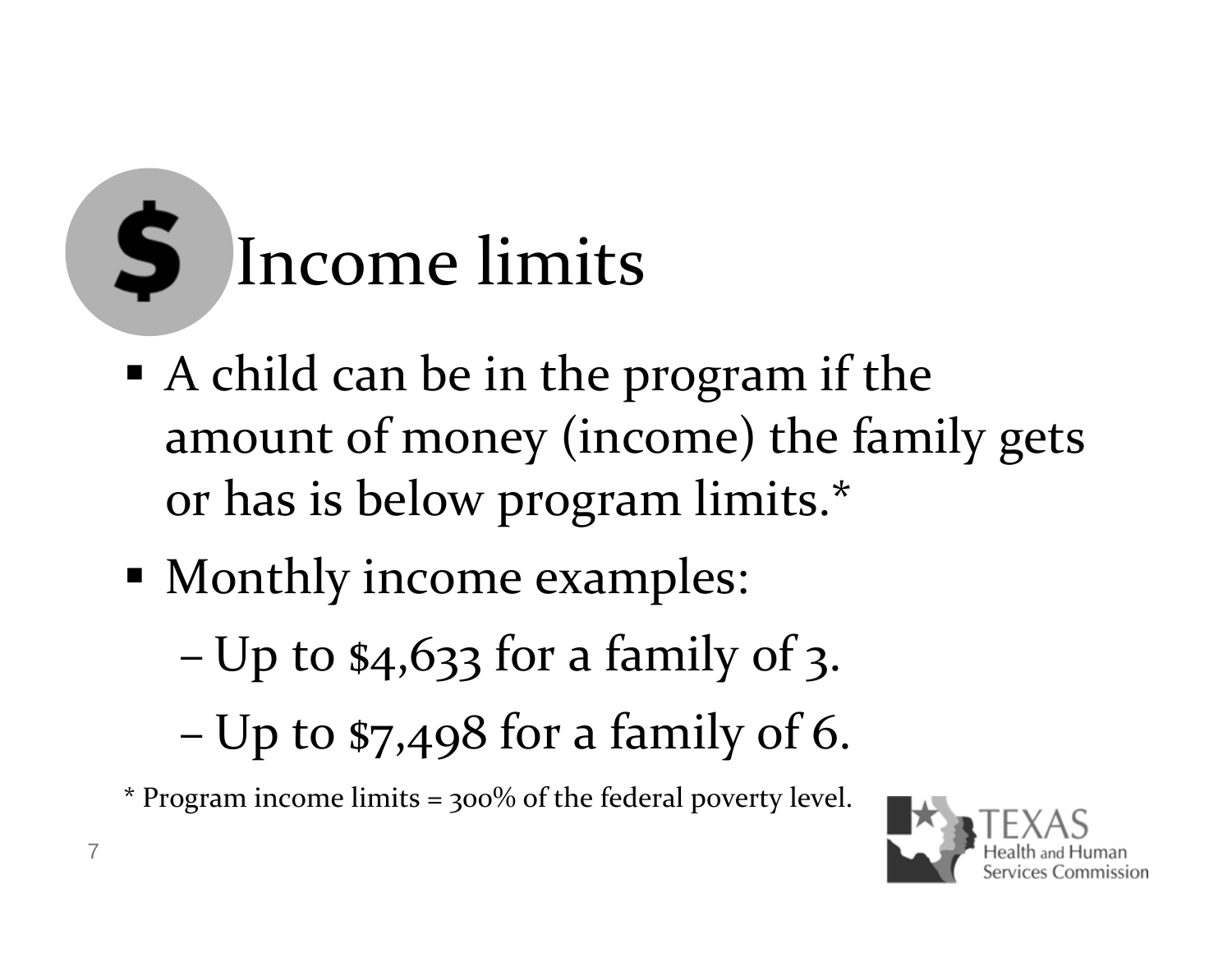#### Š Monthly paymen<sup>t</sup> amounts

- Most families pay monthly payments (premiums) based on:
	- Money from jobs and other sources (income).
	- Number of people in the family.
	- If they get insurance through work.
	- If they are in the Medicaid Health Insurance Premium Payment Program (HIPP).

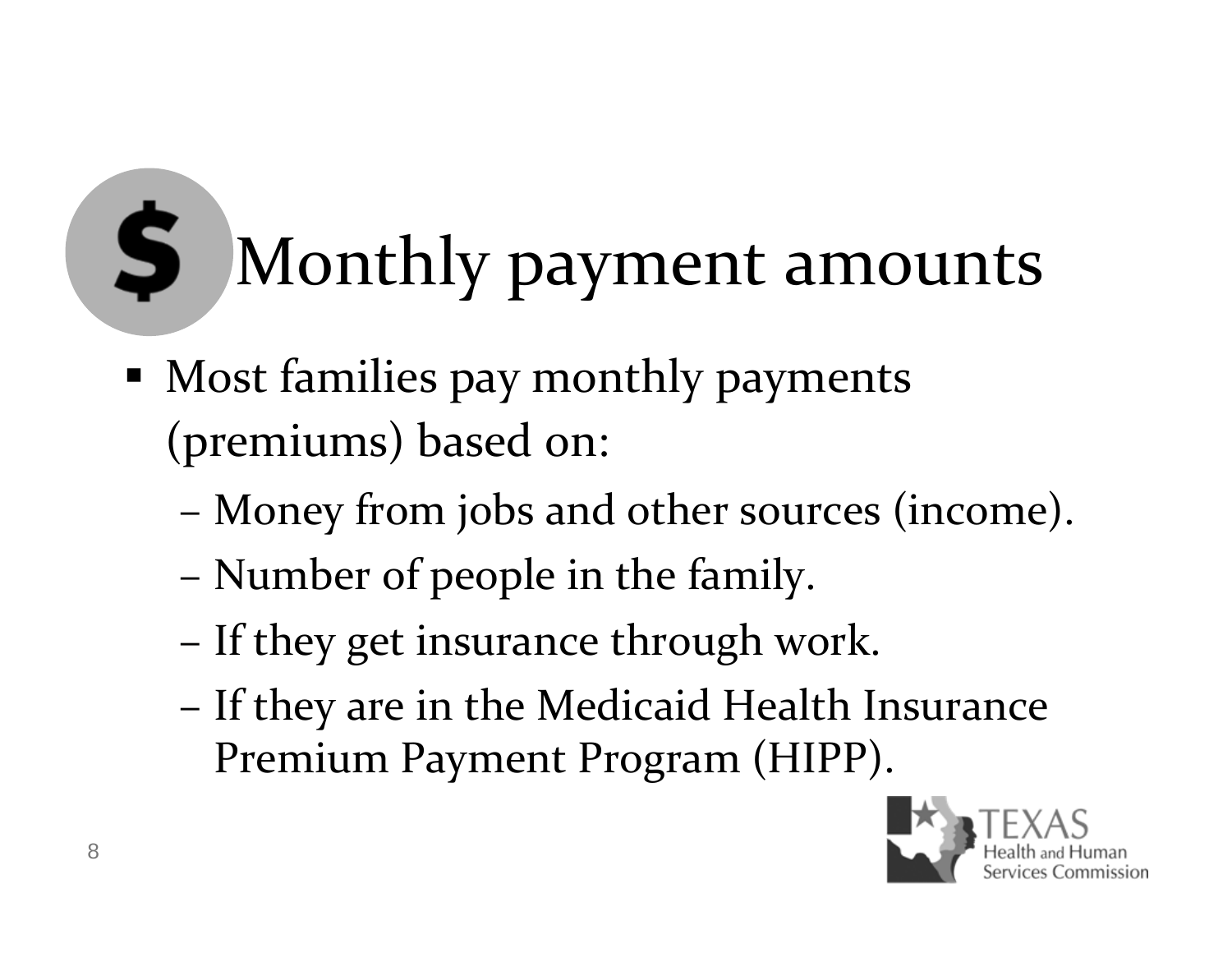#### \$ Monthly paymen<sup>t</sup> amounts

- Depending on the family's income, some families pay no monthly payment.
- The most a family will pay is \$230 each month.\*

\*This amount might change if the program's income limits change.

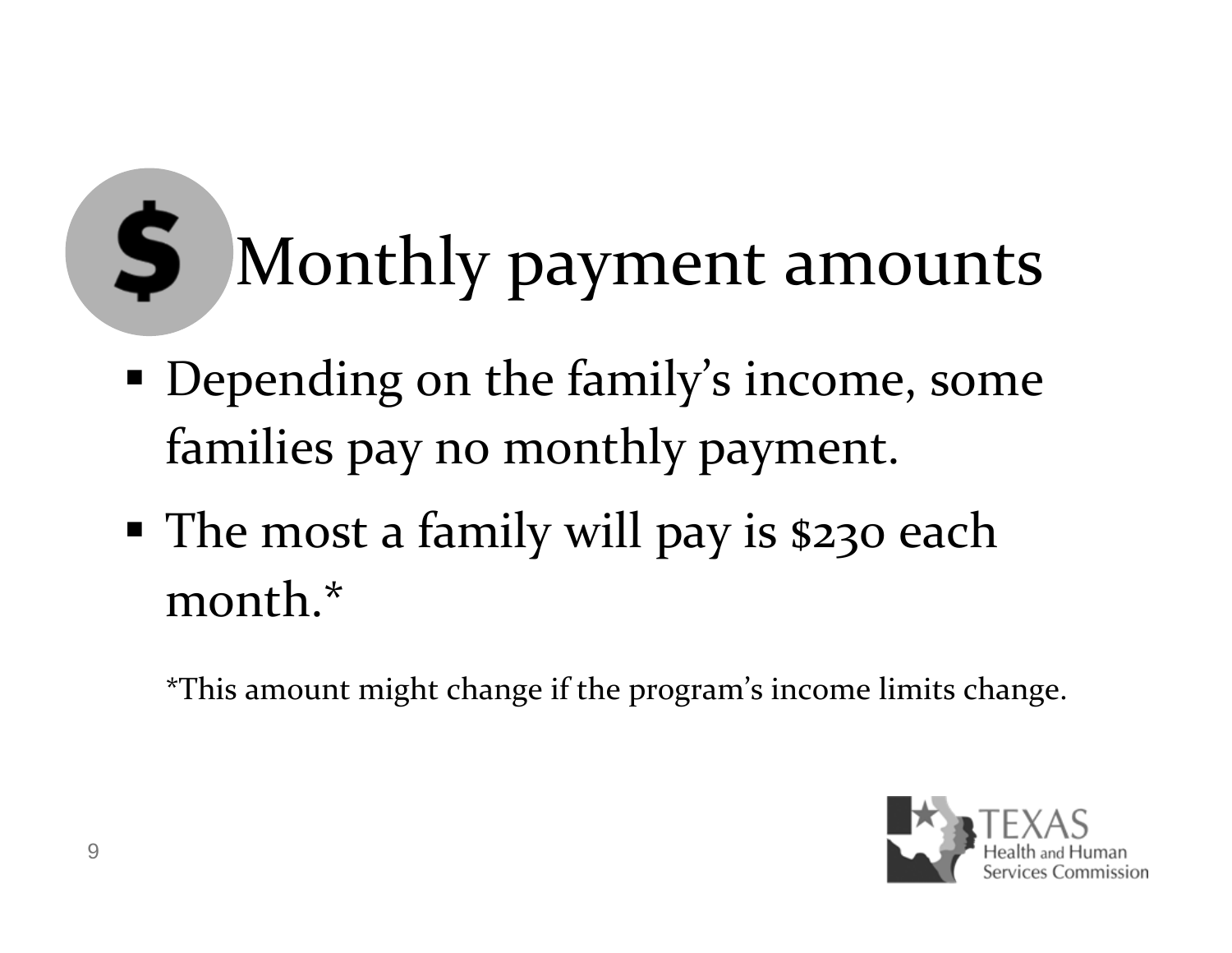#### \$ Payments for pas<sup>t</sup> months

- Medicaid might be able to pay <sup>a</sup> child's medical bills for the 3 months before the family applied.
- The family will pay the premiums for these months.
- The welcome letter will tell the family more about this.

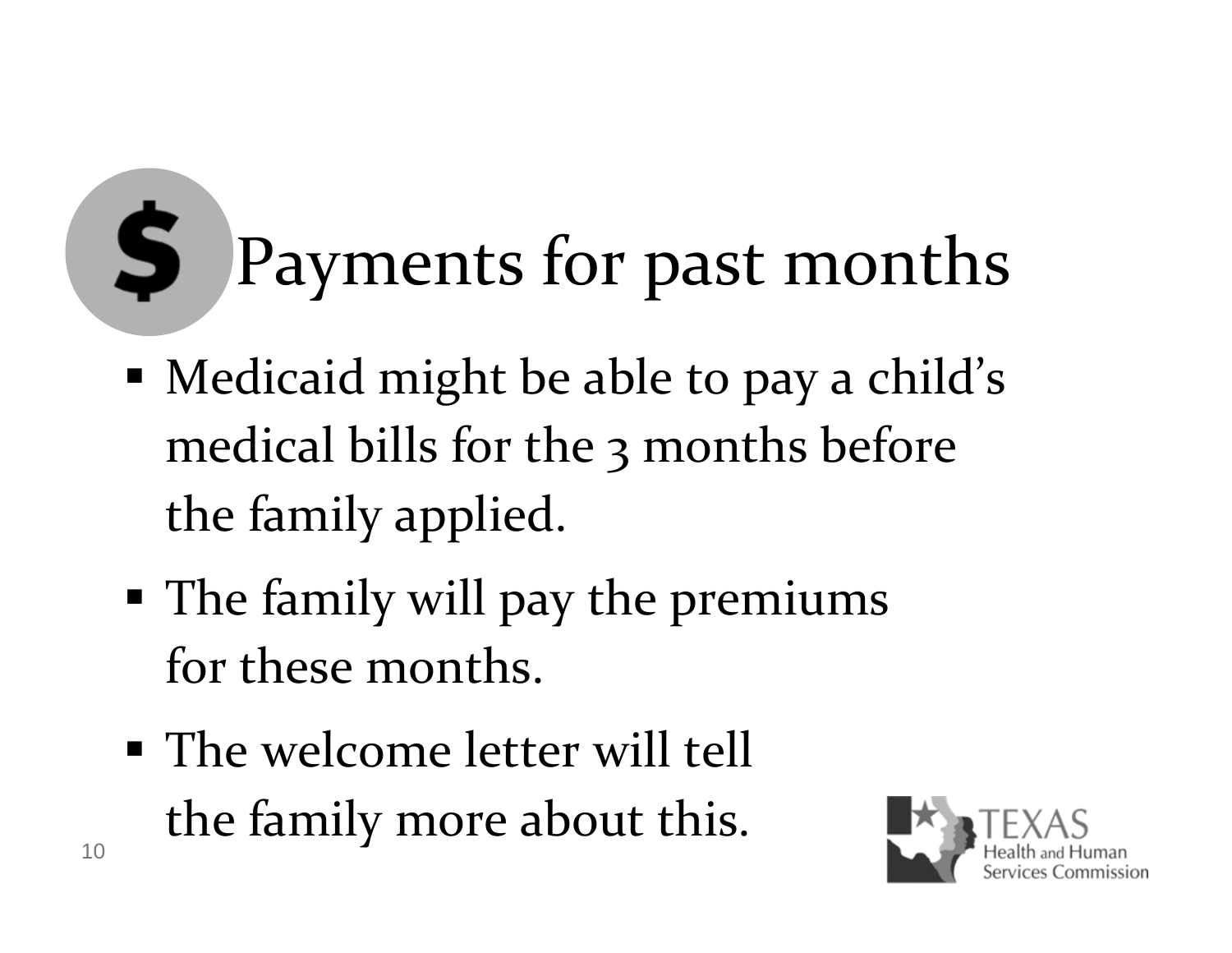# Other health insurance

- **If a family has health insurance from work,** Medicaid might pay for services the insurance doesn't cover.
- Medicaid will pay only for services from <sup>a</sup> Medicaid doctor.

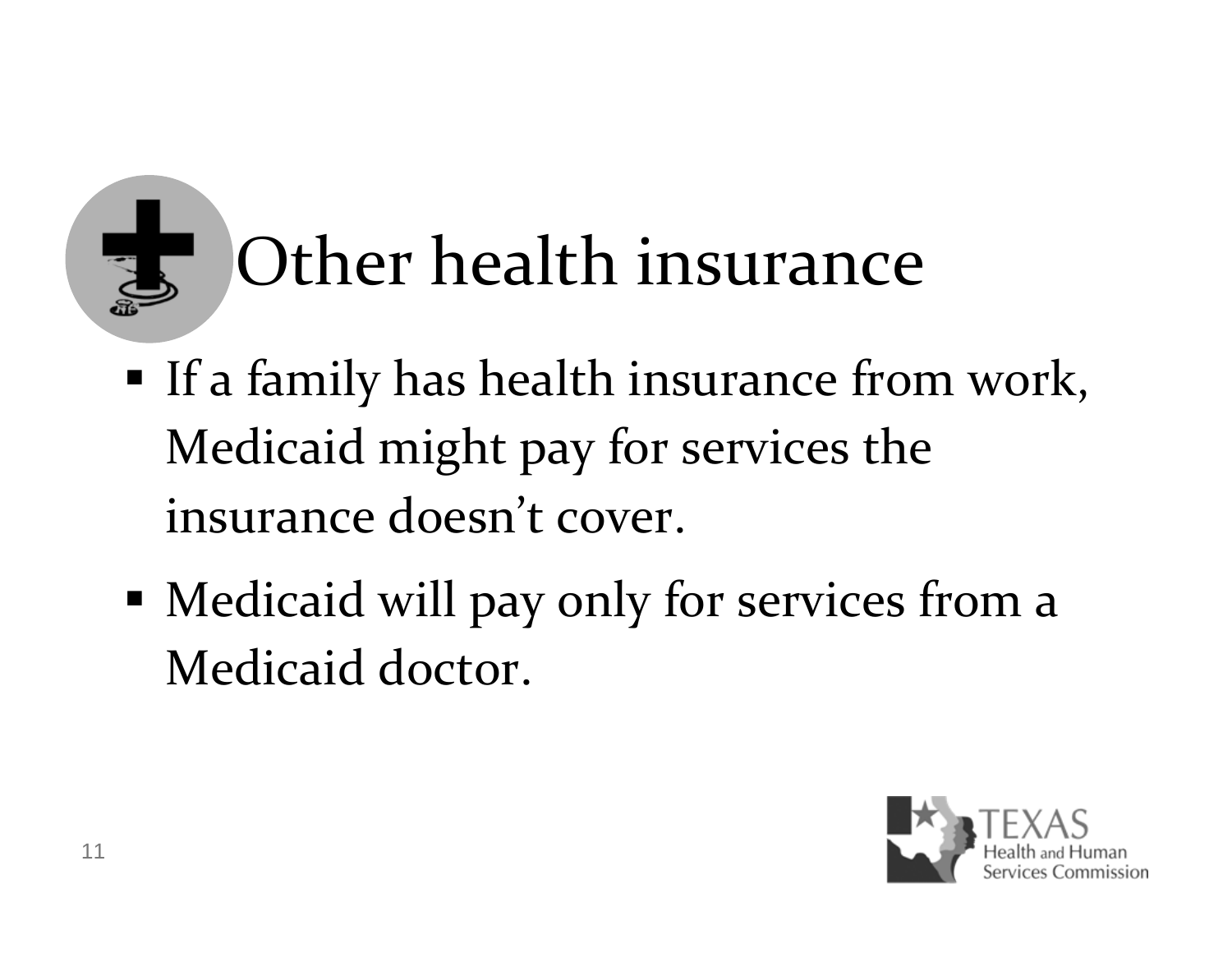## Other health insurance

- If the employer pays half or more of the annual cost, the family must sign up and keep that insurance.
- We will look at the family's case to see if they can be in the HIPP Program. That program might pay for the health insurance from work.

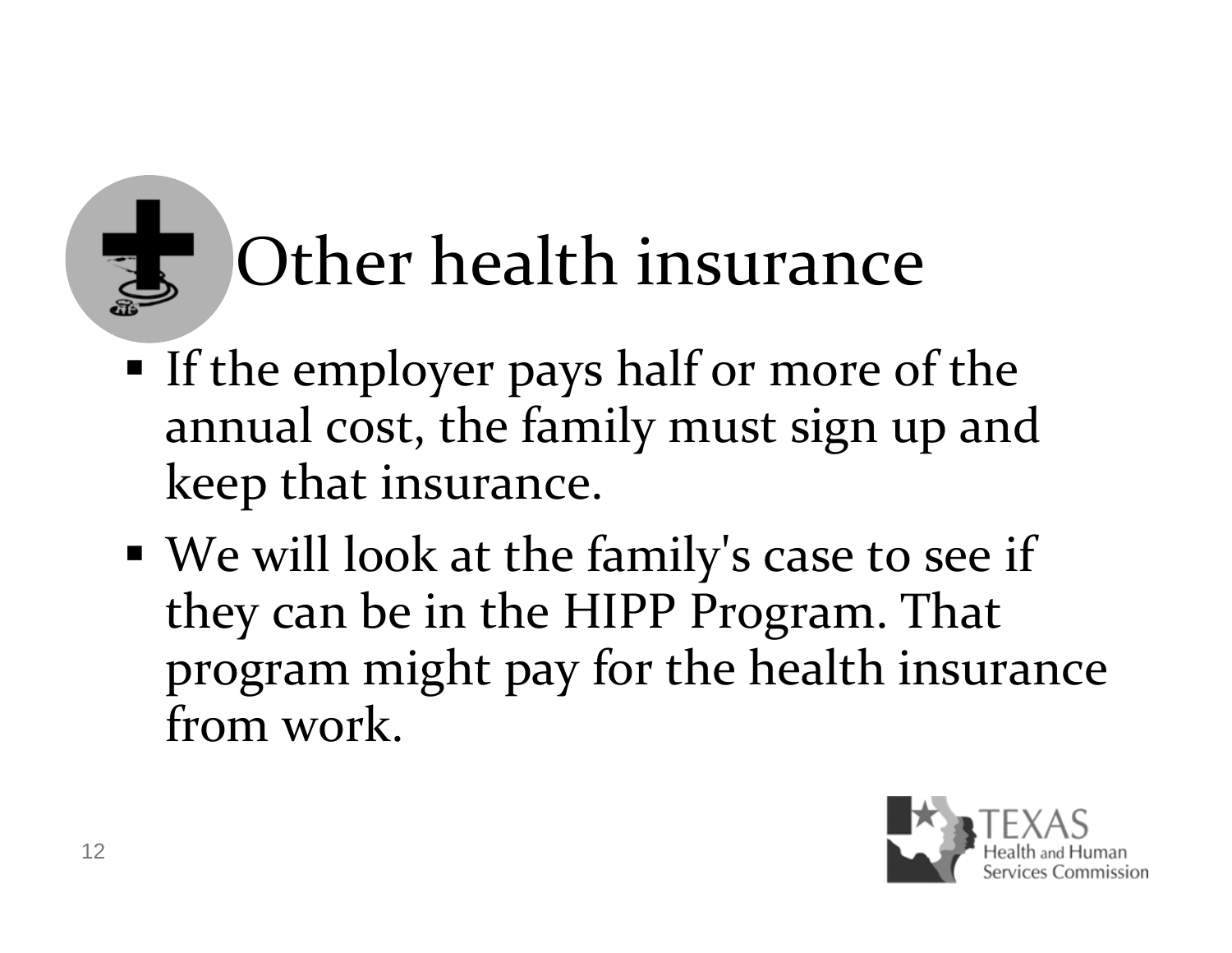

## Cost‐share limits

- Some families have to pay par<sup>t</sup> of the cost for doctor visits, hospital stays, medicine, therapy, and other health services.
- These costs are usually for monthly buy-in payments, co‐pays, and deductibles.

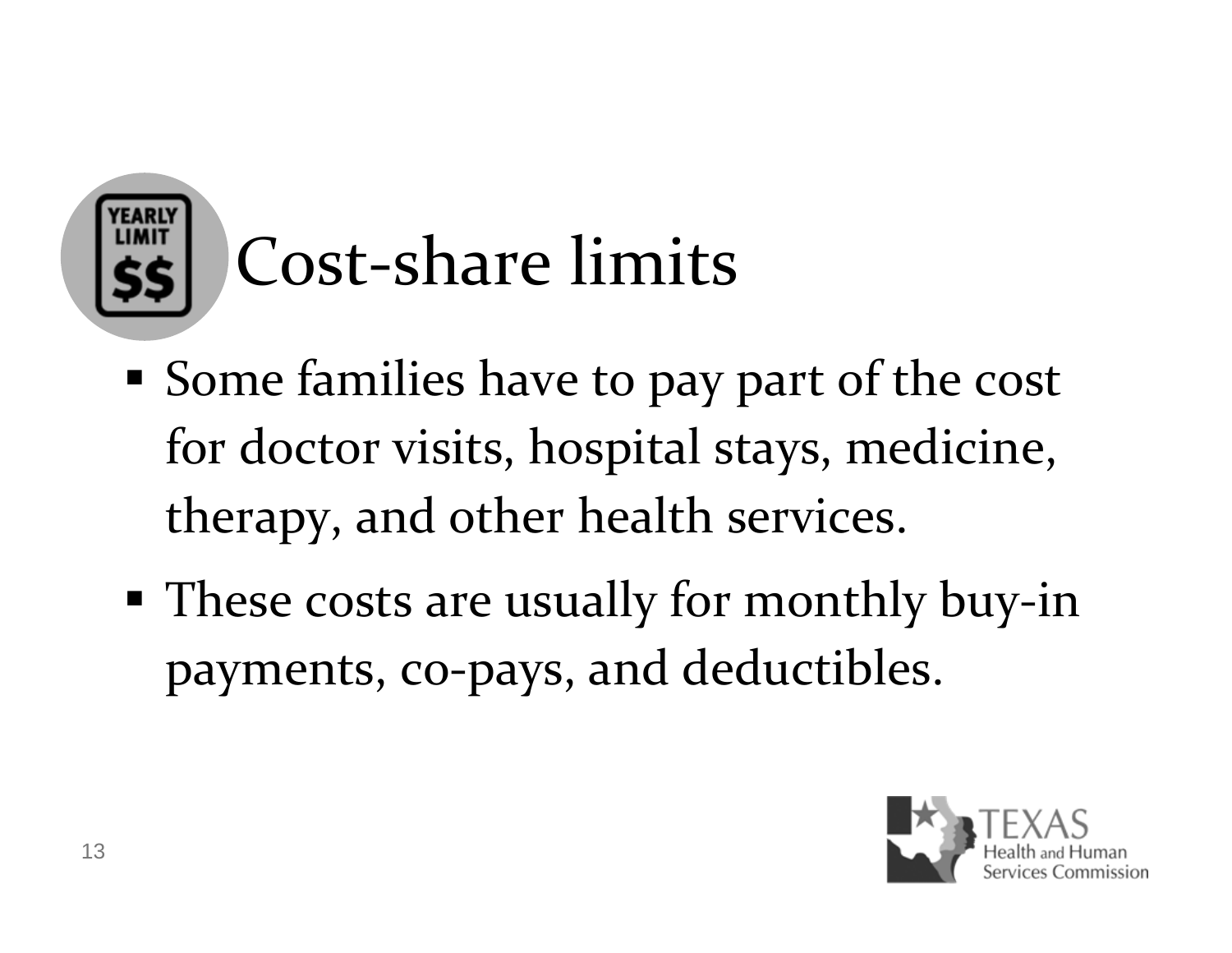

## Cost‐share limits

- There is <sup>a</sup> limit to the costs <sup>a</sup> family has to pay every <sup>12</sup> months.
- Families that reach the limit might not have to pay monthly payments for the rest of their benefit period.

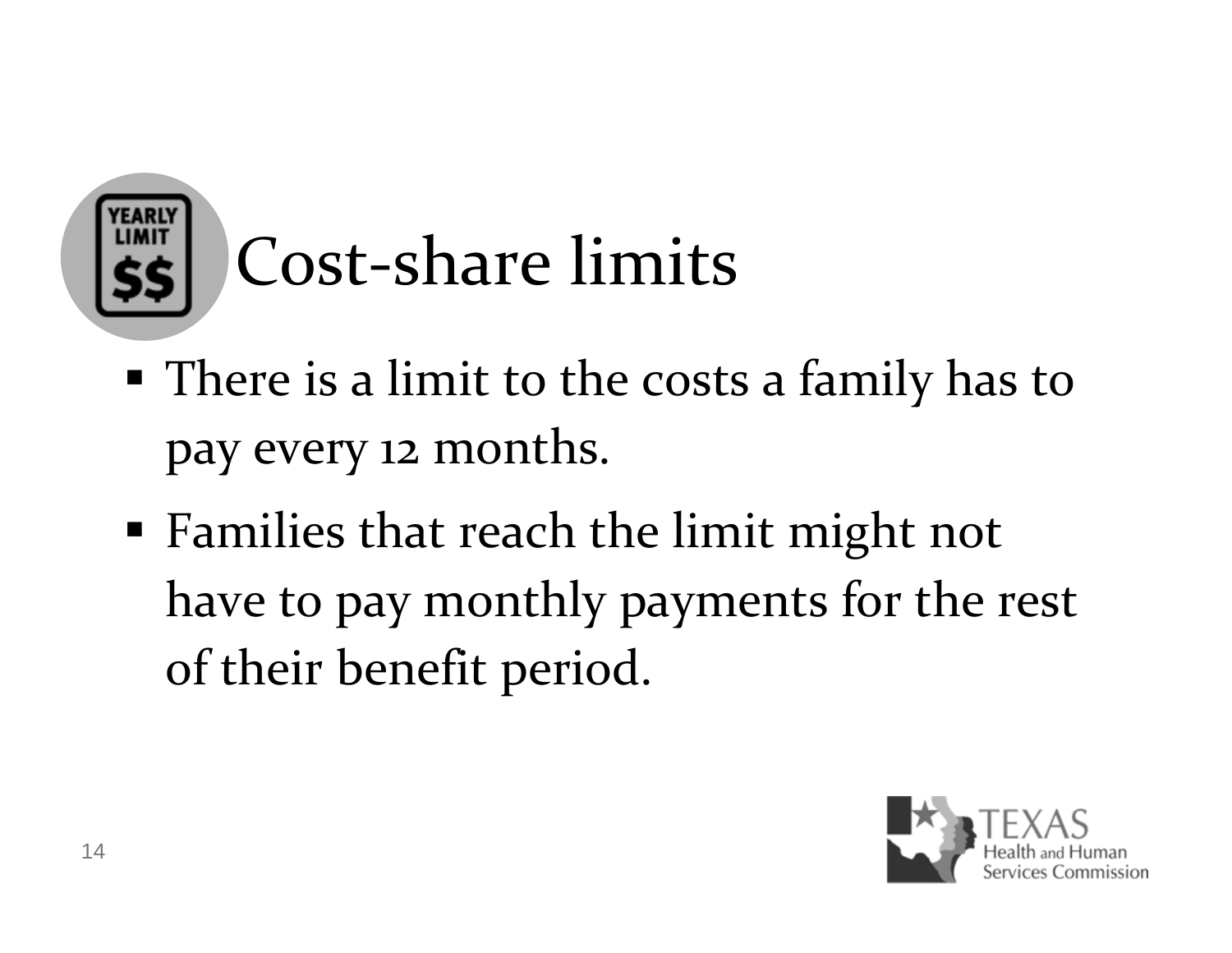## To apply, use Form H1200—MBIC

- Go to www.hhsc.state.tx.us. Click on"How to Get Help." Click on "Children."
- Call 2-1-1. Ask to have Form H1200-MBIC mailed to you.
- Go to an HHSC benefits office. Call 2-1-1 to find one near you.